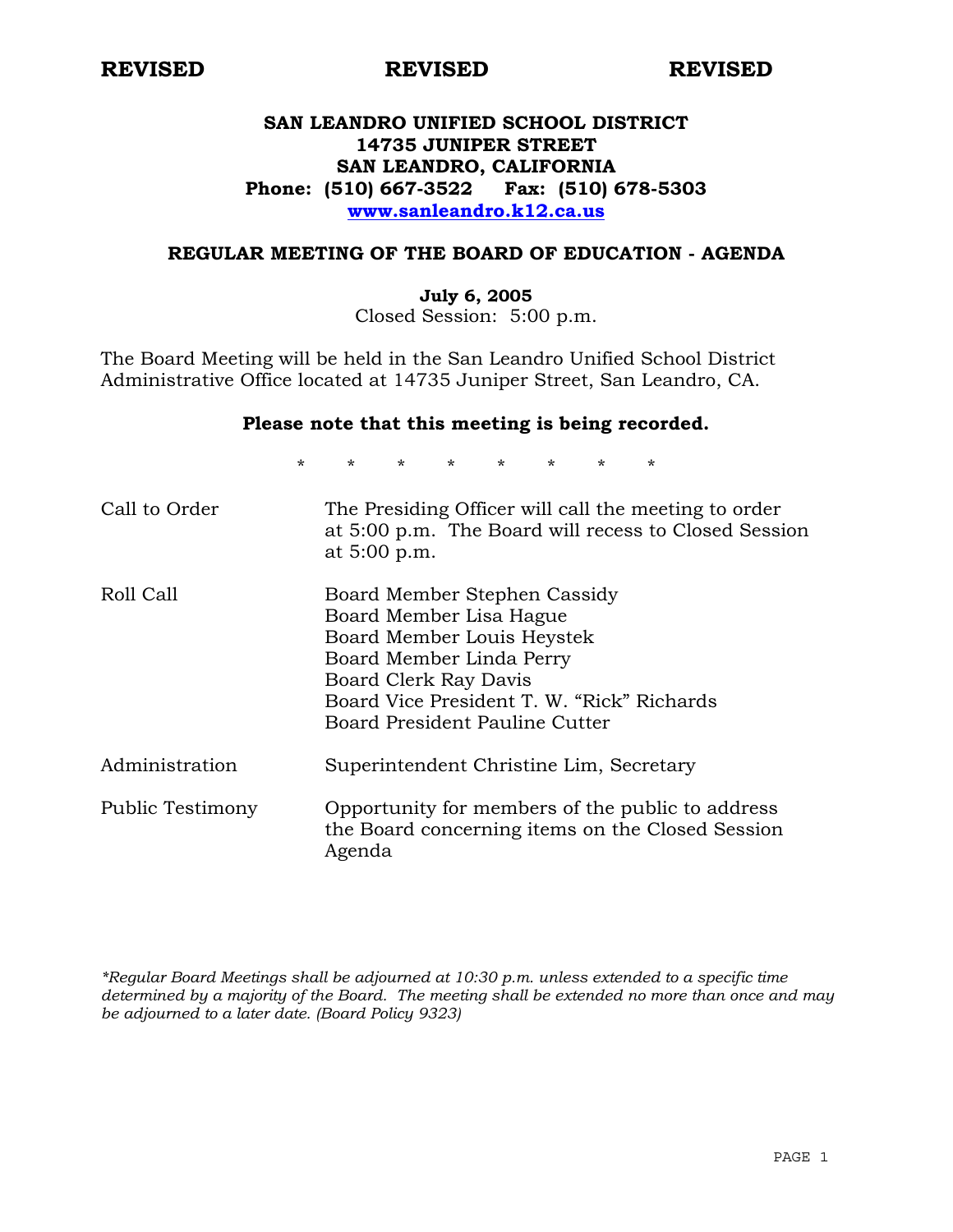Prior to the Public Session, the Board will meet in Closed Session pursuant to Education Code Sections 35146 and 48918(c), and Government Code Section 54957.

- a) Student Expulsions
- b) Public Employee Performance Evaluation, Title: Superintendent's Evaluation

| Report Closed<br>Session Action | Motion __________ Second __________ Vote ________             |                                                                                                                                                                                                                                                                                                                                                                                                                                                                                         |
|---------------------------------|---------------------------------------------------------------|-----------------------------------------------------------------------------------------------------------------------------------------------------------------------------------------------------------------------------------------------------------------------------------------------------------------------------------------------------------------------------------------------------------------------------------------------------------------------------------------|
| Pledge of Allegiance            |                                                               |                                                                                                                                                                                                                                                                                                                                                                                                                                                                                         |
| Approve Agenda                  | Motion ___________ Second ____________ Vote _________         | Approve the Regular Meeting Agenda of May 17, 2005                                                                                                                                                                                                                                                                                                                                                                                                                                      |
| Legal Statement                 |                                                               | Members of the audience who wish to address the<br>Board are asked to complete the yellow card available at<br>the entrance and submit it to the Board's Administrative<br>Assistant. Speakers who have completed the card will be<br>called when the item is reached on the agenda or, for<br>non-agenda items, during the Public Testimony. Cards<br>are to be turned in before the item is reached on the<br>agenda. Please note that this meeting is being recorded.                |
|                                 | it on a future agenda. (Government Code Section<br>54954.2(a) | State law prohibits the Board of Education from taking<br>any action on or discussing items that are not on the<br>posted agenda except to A) briefly respond to statements<br>made or questions posed by the public in attendance; B)<br>ask questions for clarification; C) provide a reference to a<br>staff member or other resource for factual information in<br>response to the inquiry; or D) ask a staff member to<br>report back on the matter at the next meeting and/or put |

# **PUBLIC TESTIMONY ON NON-AGENDA ITEMS**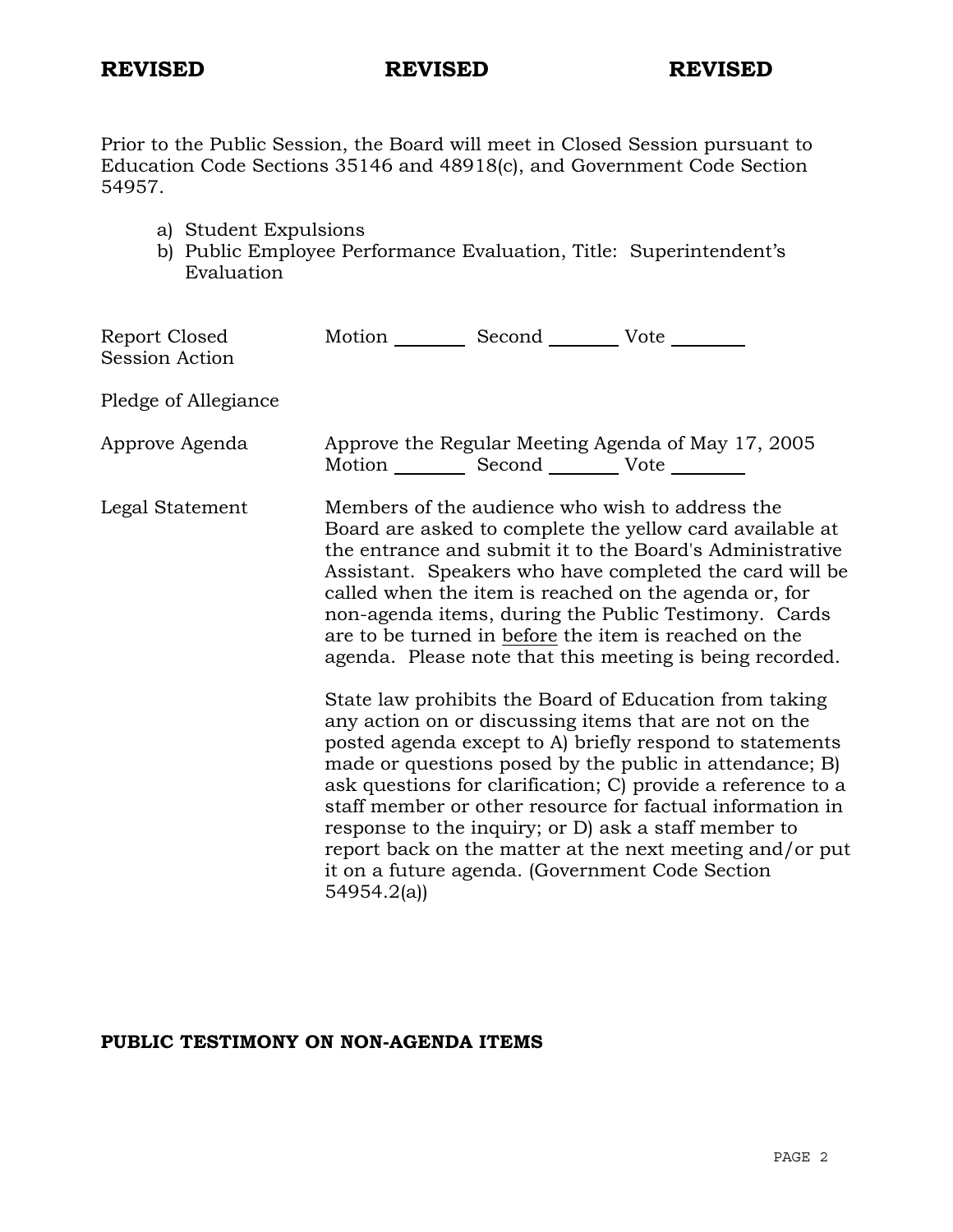# **CONSENT ITEMS**

# Educational Services

| $3.1-C$<br>Recommendation from<br>Administrative Panel<br>for Suspended<br>Expulsion | <b>Staff Recommendation:</b><br>Approve the Administrative Panel's<br>recommendation for suspended<br>expulsion of student E44-04/05.<br>Motion _________ Second __________ Vote ______                                  |    |
|--------------------------------------------------------------------------------------|--------------------------------------------------------------------------------------------------------------------------------------------------------------------------------------------------------------------------|----|
| $3.2-C$<br>Proposed Stipulated<br>Suspended Expulsion<br>Order                       | Staff Recommendation:<br>Approve the recommendation from the<br>Principal and Director of Student<br>Support Services for stipulated<br>suspended expulsion of student<br>E50-04/05.<br>Motion Second Vote               |    |
| <b>Business Services</b>                                                             |                                                                                                                                                                                                                          |    |
| $4.1 - C$<br>San Leandro High<br>School Growth and<br>Renovation Project             | <b>Staff Recommendation:</b><br>Approve contract Bid Package No. 05-05<br>for Vitton Construction, for the San<br>Leandro High School Growth and<br>Renovation Project<br>Motion _________ Second __________ Vote ______ | 5  |
| $4.2-C$<br><b>Madison Portables</b><br>Project                                       | Staff Recommendation:<br>Approve contract Bid No. 05-02 for NCB<br>Construction for the Madison Portables<br>Project.<br>Motion<br>Vote                                                                                  | 20 |

## **DISCUSSION**

### **California School Boards Association Facilities Discussion:**

1. Follow-Up Work on Team Building

# **ADDITIONAL SUGGESTIONS AND COMMENTS FROM BOARD MEMBERS**